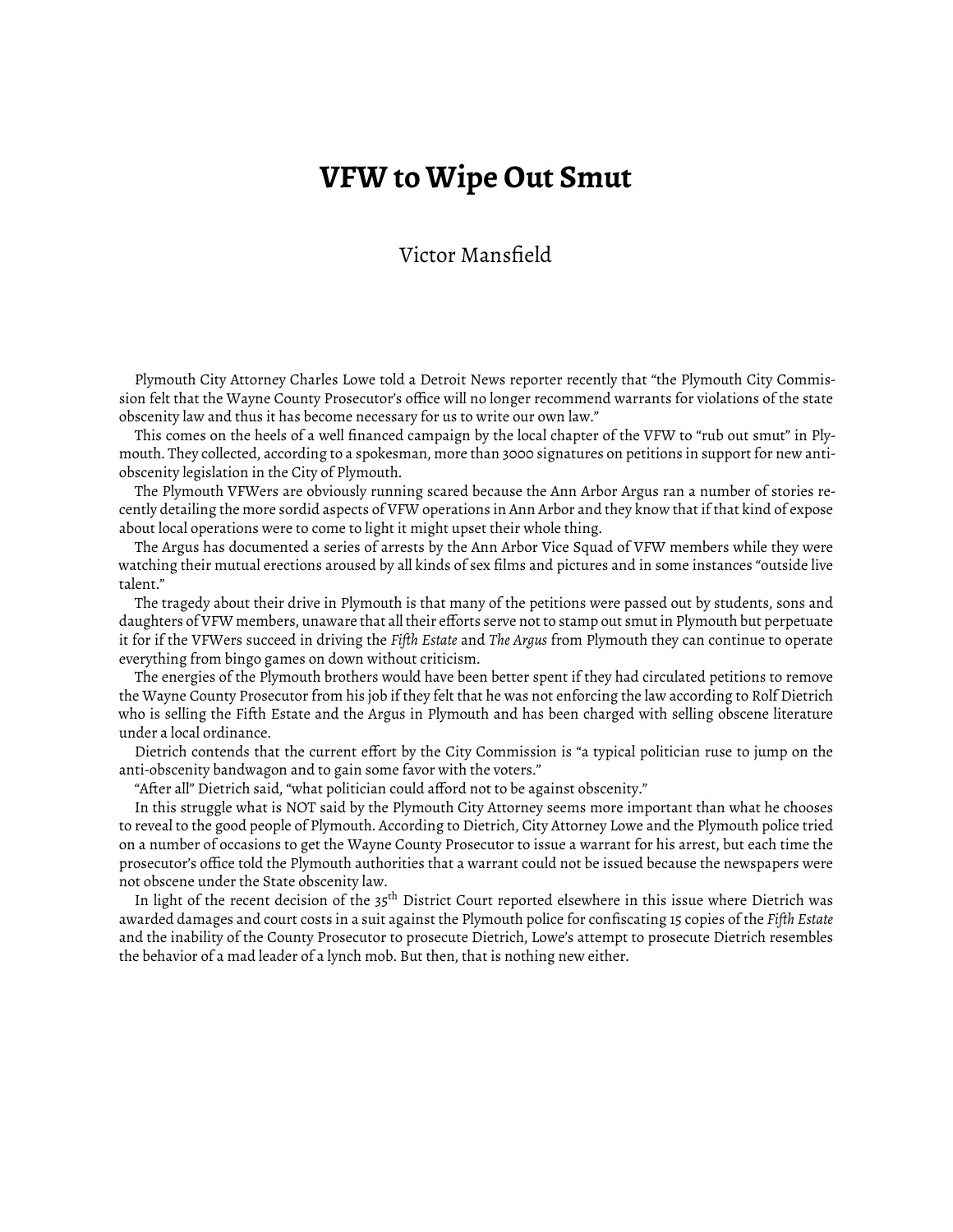## **Related**

See "Dietrich Wins in Plymouth" [in this issue](https://www.fifthestate.org/archive/95-december-26-1969-january-7-1970/dietrich-wins-in-plymouth/).